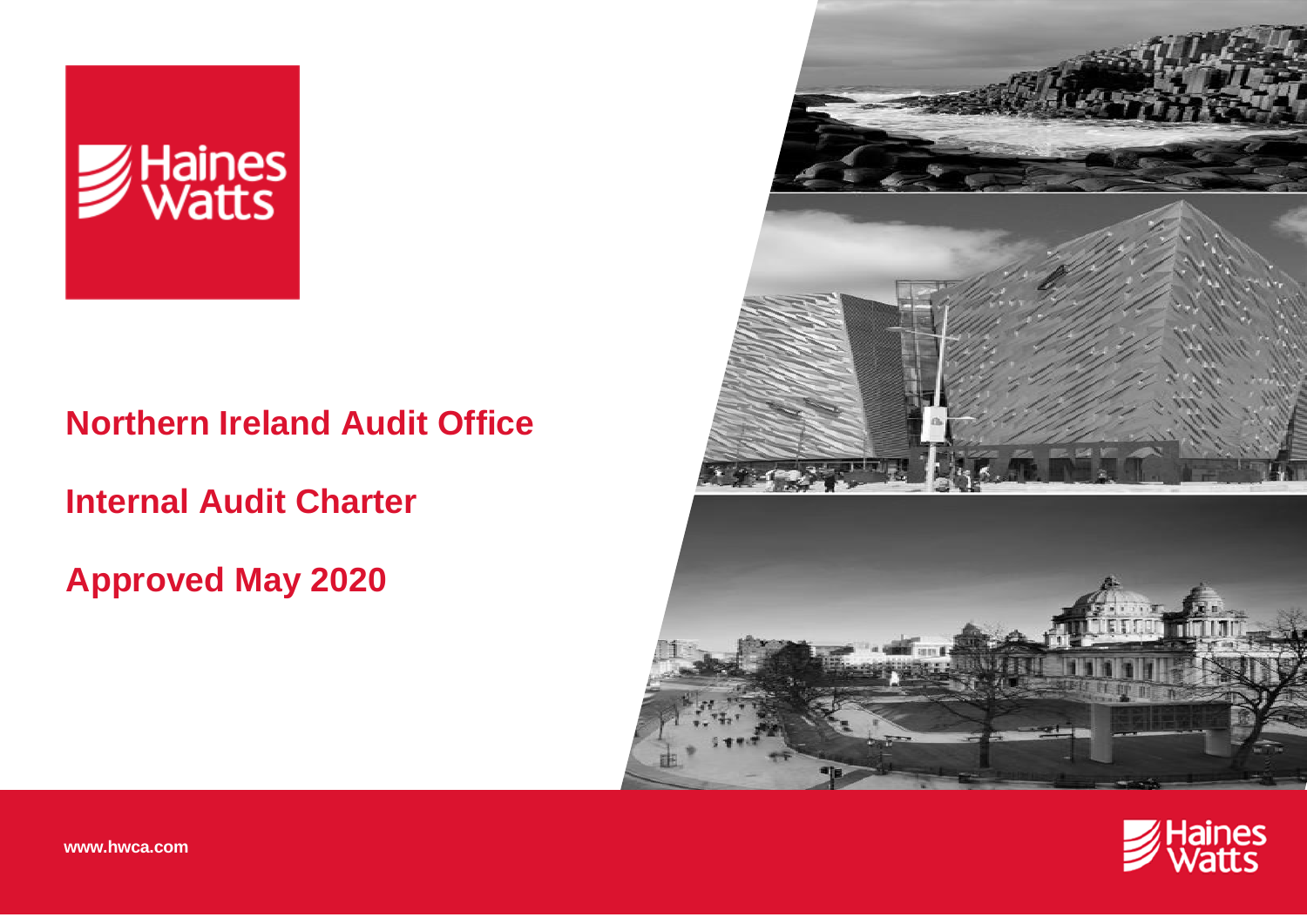# **Internal Audit Charter**

# **Purpose**

This charter establishes the purpose, authority and responsibilities for the internal audit service for the Northern Ireland Audit Office (NIAO).

The establishment of a charter is a requirement of the IIA IPPF and PSIAS and approval of the charter is the responsibility of the Audit & Risk Assurance Committee (the Committee).

# **Definition of Internal Audit**

*"An independent, objective assurance and consulting activity designed to add value and improve an organisation's operations. It helps an organisation accomplish its objectives by bringing a systematic, disciplined approach to evaluate and improve the effectiveness of risk management, control and governance processes."* Institute of Internal Auditors

Internal audit is a key part of the assurance cycle for your organisation and, if used appropriately, can assist in informing and updating the risk profile of the organisation.

The internal audit service will plan and perform its work with a view to reviewing and evaluating the risk management, control and governance arrangements that the organisation has in place, focusing on how these arrangements help you to achieve your objectives.

# **Contacts**

The internal audit service is provided by Haines Watts. Your key internal audit contacts are as follows:

| Name      |
|-----------|
| Telephone |
| Email     |

**Director Manager** Lee Glover **David Long Telephone** 01252 510333 01252 510333 **Email** lglover@hwca.com dlong@hwca.com

#### **Independence & Ethics**

To provide for the independence of the internal audit team, our personnel report directly to Lee Glover, Director (acting as your Head of Internal Audit).

The independence of Haines Watts as your provider is assured by reporting to Kieran Donnelly, Comptroller and Auditor General, with day to day responsibility for the management of our relationship handled by Rodney Allen, Director - Corporate Services, and Joe Campbell, Audit Manager, with Lee Glover having direct and unrestricted access to Dr Noel Hyndman, Committee Chairman, to whom any immediate concerns can be escalated should it be required.

Conflicts of interest may arise where Haines Watts provides services other than internal audit or key suppliers, customers and stakeholders. Haines Watts Group provides access to a wide range of expertise that may be beneficial to our clients and it is therefore important to facilitate this support whilst ensuring we demonstrate independence.

Where there is potential for perceived conflict, measures will be taken to avoid or manage such situations in an open and transparent manner, so that there is no real threat or impairment to our independence in providing the internal audit service.

# **Authority & Responsibilities**

In providing the internal audit service, Haines Watts is authorised to:

- Have unrestricted access to all functions, records, property and personnel which it considers necessary to fulfil its function.
- Have full and free access to the Committee.
- Allocate resources, set timeframes, define review areas, develop scopes of work and apply techniques to accomplish the overall internal audit objectives.
- Obtain the required assistance from personnel within the organisation where audits will be performed, including other specialised services from within or outside the organisation.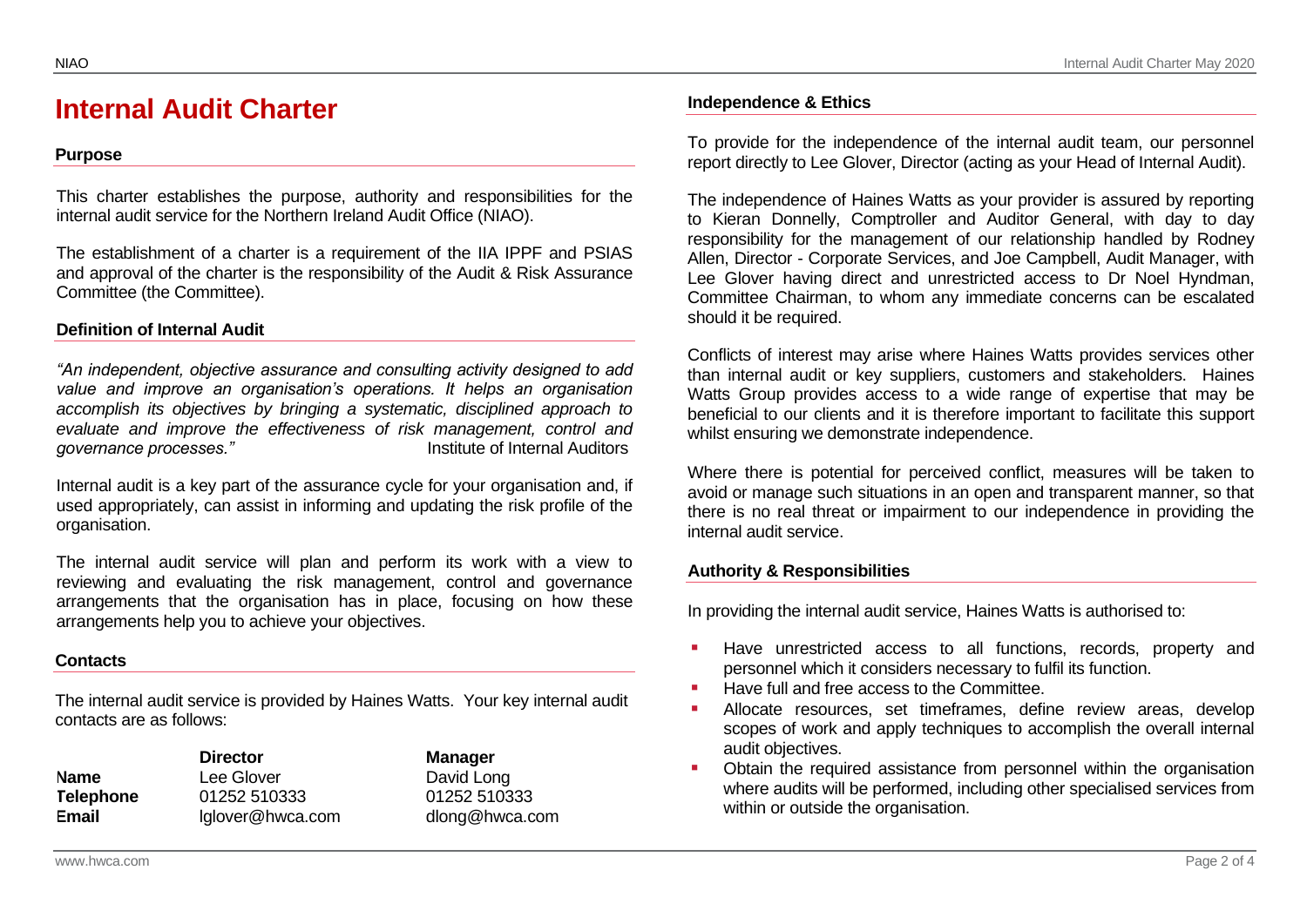In providing the internal audit service, Haines Watts is not authorised to:

- Perform any operational duties associated with the organisation.
- Initiate or approve accounting transactions on behalf of the organisation.
- Direct the activities of any employee not employed by Haines Watts unless specifically seconded to internal audit.

In providing the internal audit service, Haines Watts has responsibility to:

- Undertake an Audit Needs Assessment in conjunction with management and Committee to develop a flexible and risk based Internal Audit Strategy and Annual Audit Plan for Committee consideration and approval prior to commencement.
- **■** Implement the Annual Audit Plan as approved, including additional tasks requested by management and Committee.
- Ensure the internal audit team consists of professional audit staff of sufficient knowledge, skills, and experience.
- **E** Establish a Quality Assurance & Improvement Program to ensure the quality and effective operation of internal audit.
- Perform advisory activities where appropriate, to assist management in meeting its objectives.
- Bring a systematic disciplined approach to evaluate and report on the effectiveness of risk management, governance processes and internal control.
- Highlight control weaknesses and recommend corrective actions to management.
- **■** Undertake follow up reviews to ensure management has implemented agreed recommendations.
- **•** Provide Committee with regular performance information concerning the internal audit service.
- **E** Liaise as appropriate with the external auditor to provide optimal assurance.

# **Protocol & Performance**

We have discussed client care, standards and protocol and propose the following:

- **EXECT** Fieldwork to be undertaken in accordance with agreed dates specified within the Annual Audit Plan with any key issues discussed immediately.
- Client Manager to contact client to confirm logistical arrangements at least two weeks before the planned fieldwork date.
- **Draft Audit Briefs (terms of reference) to be issued by Haines Watts two** weeks in advance of fieldwork visit.
- Hold feedback meetings to discuss findings at end of visit with each auditee and contract manager or within a reasonable time frame.
- **■** Draft Reports will be issued by Haines Watts within two weeks post feedback meeting(s) or receipt of final evidence to agreed distribution list.
- **■** Management responses to Draft Reports to be provided within two weeks; agreed through executive team before being provided to internal audit.
- **EXECT** Final Reports will be issued by Haines Watts within five working days of agreed management to agreed distribution list.
- Response to general enquiries for assistance within 2 working days.
- Response to emergencies such as concerns of potential fraud with 1 working day.
- Completion of internal audit plan by the end of the financial year.

In order to deliver our services to the right quality and standard we require full cooperation from key stakeholders and relevant business areas to ensure a smooth delivery of the plan.

We will implement and regularly report to Committee against Key Performance Indicators (KPIs) which monitor the delivery of our service.

#### **Reporting**

Progress or individual assignment reports will be issued in draft for comment by management and subsequently issued as a final report to both management and Committee. The final report will contain an action plan agreed with management to address any weaknesses of significance identified by internal audit.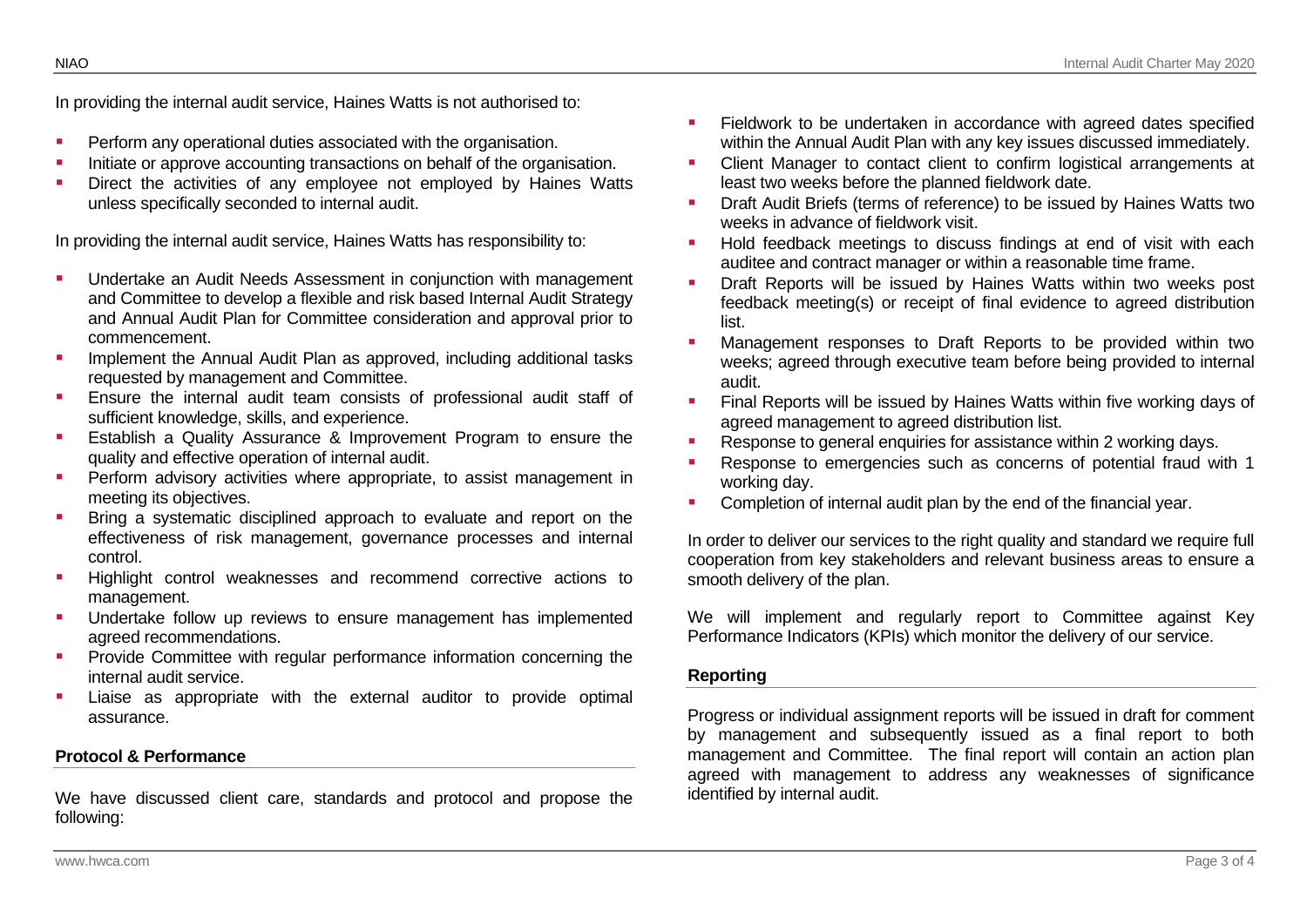At the financial year end, we will provide an annual opinion on the adequacy and effectiveness of the organisation's governance, risk management and internal control arrangements. In giving our opinion it should be noted that assurance can never be absolute. The most that the internal audit service can provide to the board is a reasonable assurance that there are no major weaknesses in risk management, governance and internal control processes.

The reports and opinions of internal audit are part of the framework of assurance that assist Board in taking decisions, managing risk and should inform your Annual Governance Statement.

#### **Data Protection**

NIAO authorises Haines Watts to have access to all necessary documentation needed to carry out our duties.

Haines Watts has a Data Protection Policy and suitable suite of Information Governance procedures in place which all staff are required to comply with; non-compliance is treated as gross misconduct.

Internal audit files need to include sufficient, reliable and relevant evidence in order to support our findings and conclusions. Personal data is not shared with unauthorised persons unless there is a valid and lawful requirement to do so. NIAO agrees that Haines Watts may share information from our files with their external auditors to ensure the optimal use of audit resources. The external auditor is solely responsible for any conclusions they may reach based upon the review of internal audit work. It is also acknowledged by NIAO that Haines Watts may have a legal or ethical obligation to share information.

#### **Fraud**

The Committee recognises that management is responsible for controls to reasonably prevent and detect fraud. Furthermore, the Committee recognises that internal audit is not responsible for identifying fraud; however internal audit will assess the risk of fraud and be aware of the risk of fraud when planning and undertaking its work.